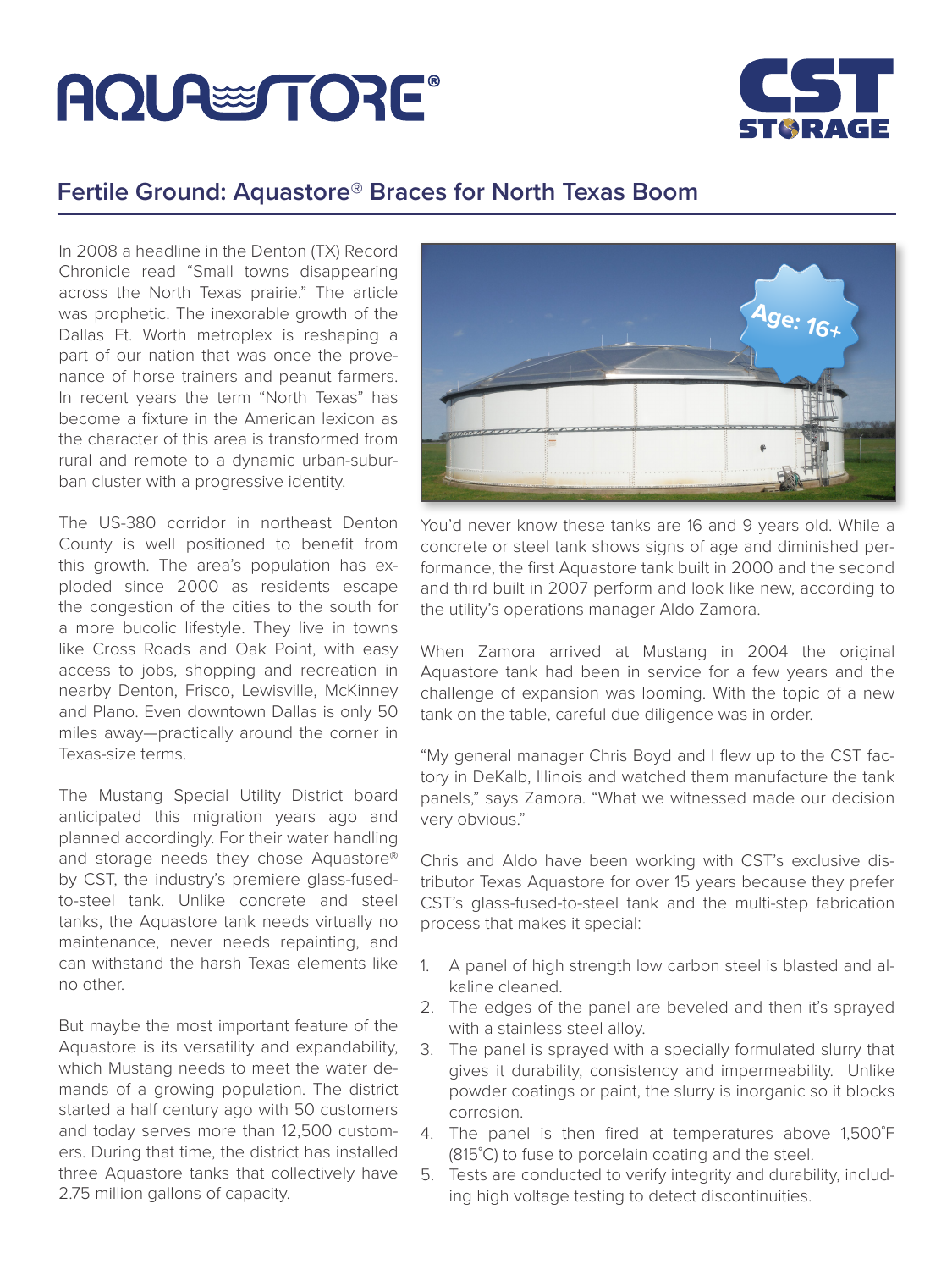The glass-fused-to-steel system was developed to meet the wear and tear a liquid storage tank will experience in its lifetime. The Aquastore tank is resilient and gives water districts and other industries with liquid storage needs a solution that requires minimal maintenance with the lowest lifecycle costs.

Unlike other bolted steel tanks the Aquastore is virtually seamless, which reduces the likelihood of leaking from within or contamination from the outside.

Additionally, "with concrete you never know where a crack will appear and you can spend a lot of time and money trying to patch and control them," says Zamora.

The Aquastore's glass-fused-to-steel composition makes it durable with a rich permanent finish that never needs painting. Water districts across the country report they save thousands simply by never having to repaint because the Aquastore retains its original luster.

Zamora says Aquastore saves the district \$8,000 to \$10,000 a year in maintenance since the tanks are crackresistant and don't need repainting. The district's other ground storage tanks require costly sandblasting and painting with a special polyurethane every five to eight years. In addition, older tanks with lead paint require remediation, a budget item utility managers don't have to fund with the Aquastore.

Structural issues that could be overwhelming with a concrete or steel tank are almost a no-brainer with the Aquastore. Zamora says that recent floor maintenance to an Aquastore tank was "painless" and cost efficient because the Aquastore disassembled and reassembled easily.

CST anticipated everything when it designed the Aquastore: the weather, construction requirements and other limitations. Quality control is also built in to the Aquastore which means Zamora can take quality to a level he can't attain with other tanks.





"I can take samples directly from the tank because the dealer bored a hole for me to install a tap," he says. "It's also ideal if you need to install piping and tie into another well."

Zamora knows that kind of adaptability will be crucial when the district needs to extend its service once again to meet residential and commercial growth. It doesn't have to erect another tank; it can simply expand one of its existing tanks. The roof of the Aquastore tank can be easily detached and raised so additional panels can be installed below it.

The US-380 corridor in Denton County is undergoing a lot of change, which means the arrival of new homes, new businesses